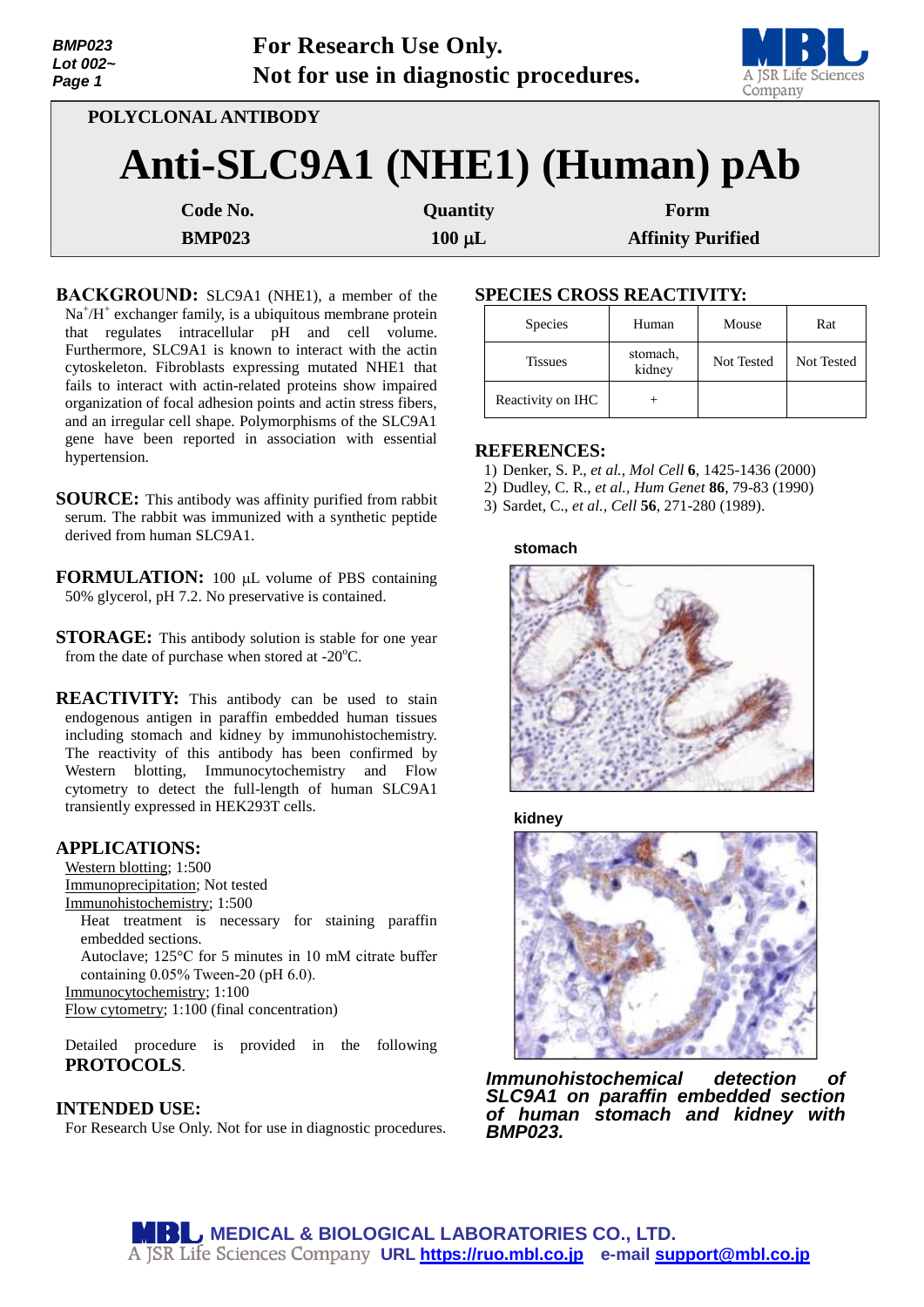#### **PROTOCOLS:**

#### **Immunohistochemical staining for paraffin-embedded sections**

- 1) Deparaffinize the sections with Xylene 3 times for 3-5 minutes each.
- 2) Wash the slides with Ethanol 3 times for 3-5 minutes each.
- 3) Wash the slides 3 times in PBS for 3-5 minutes each.
- 4) Heat treatment
	- Heat treatment by Autoclave:

Heat the slides immersed in retrieval solution [10 mM citrate buffer containing 0.05% Tween-20 (pH 6.0)] at 125°C for 5 minutes in pressure boiler. After boiling, the slides should remain in the pressure boiler until the temperature is cooled down to 80°C. Let the immersed slides further cool down at room temperature for 40 minutes.

- 5) Remove the slides from the retrieval solution and cover each section with  $3\%$  H<sub>2</sub>O<sub>2</sub> for 10 minutes at room temperature to block endogenous peroxidase activity. Wash 3 times in PBS for 5 minutes each.
- 6) Remove the slides from PBS, wipe gently around each section and cover tissues with 5% FCS in PBS for 30 minutes at room temperature to block non-specific staining. Do not wash.
- 7) Tip off the blocking buffer, wipe gently around each section and cover tissues with primary antibody diluted with PBS containing 5% FCS as suggested in the **APPLICATIONS**.
- 8) Incubate the sections for 2 hours at room temperature.
- 9) Wash the slides 3 times in PBS for 5 minutes each.
- 10) Wipe gently around each section and cover tissues with ENVISION/HRP polymer reagent (Agilent). Incubate for 15 minutes at room temperature. Wash as in step 9).
- 11) Visualize by reacting for 5 minutes with DAB substrate solution (Agilent). \*DAB is a suspect carcinogen and must be handled with care. Always wear gloves.
- 12) Wash the slides in water for 5 minutes.
- 13) Counter stain in hematoxylin for 1 minute, wash the slides 3 times in water for 5 minutes each, and then immerse the slides in PBS for 5 minutes. Dehydrate by immersing in Ethanol 3 times for 3 minutes each, followed by immersing in Xylene 3 times for 3 minutes each.
- 14) Now ready for mounting.

(Positive controls for Immunohistochemistry; stomach, kidney)

## **SDS-PAGE & Western blotting**

- 1) Wash cells (approximately  $2 \times 10^6$  cells) 3 times with PBS and suspend with 100  $\mu$ L of cold Lysis buffer [10 mM Tris-HCl (pH 7.5), 150 mM NaCl, 1% Triton X-100, 1% Sodium deoxycholate, 0.1% SDS] containing protease inhibitors at appropriate concentrations. Incubate it at  $4^{\circ}C$ with rotating for 30 minutes; thereafter, briefly sonicate the mixture (up to 10 seconds).
- 2) Centrifuge the tube at 12,000 x g for 10 minutes at 4°C and transfer the supernatant to another fresh tube.
- 3) Mix the sample with equal volume of Laemmli's sample

buffer.

- 4) Incubate the samples for 1 hour at 37°C and centrifuge at 10,000 x g for 5 minutes. Transfer the supernatant into a new tube. Load 10  $\mu$ L of sample per lane on a 1-mm-thick SDS-polyacrylamide gel and carry out electrophoresis.
- 5) Blot the protein to a polyvinylidene difluoride (PVDF) membrane at 1 mA/cm<sup>2</sup> for 1 hour in a semi-dry transfer system (Transfer Buffer: 25 mM Tris, 190 mM glycine, 20% methanol). See the manufacturer's manual for precise transfer procedure.
- 6) To reduce nonspecific binding, soak the membrane in 5% skimmed milk (in PBS, pH 7.2) for 2 hours at room temperature, or overnight at 4°C.
- 7) Incubate the membrane with primary antibody diluted with 2% skimmed milk (in PBS, pH 7.2) as suggested in the **APPLICATIONS** for 2 hours at room temperature. (The concentration of antibody will depend on the conditions.)
- 8) Wash the membrane with PBS-T [0.05% Tween-20 in PBS] (5 minutes x 3).
- 9) Incubate the membrane with the 1:2,000 HRP-conjugated anti-rabbit IgG (MBL, code no. 458) diluted with 2% skimmed milk (in PBS, pH 7.2) for 1 hour at room temperature.
- 10) Wash the membrane with PBS-T (10 minutes x 3).
- 11) Drain excess buffer on the membrane, then incubate it with appropriate chemiluminescence reagent for 1 minute.
- 12) Remove extra reagent from the membrane by dabbing with paper towel, and seal it in plastic wrap.
- 13) Expose and develop the film as usual. The condition for exposure and development may vary.



*Western blotting analysis of SLC9A1 expression in Myc-tagged SLC9A1 transfected 293T (1, 3) and parental cell (2) using BMP023 (2, 3) or anti-Myc-tag antibody (1, MBL, code no. M047-3).*

#### **Immunocytochemistry**

- 1) Culture the cells in the appropriate condition on a glass slide. (For example, spread  $1 \times 10^4$  cells for one slide, then incubate in a  $CO<sub>2</sub>$  incubator overnight.)
- 2) Wash the cells 3 times with PBS.
- 3) Fix the cells by immersing the slide in PBS containing 4% paraformaldehyde for 10 minutes at 4°C.